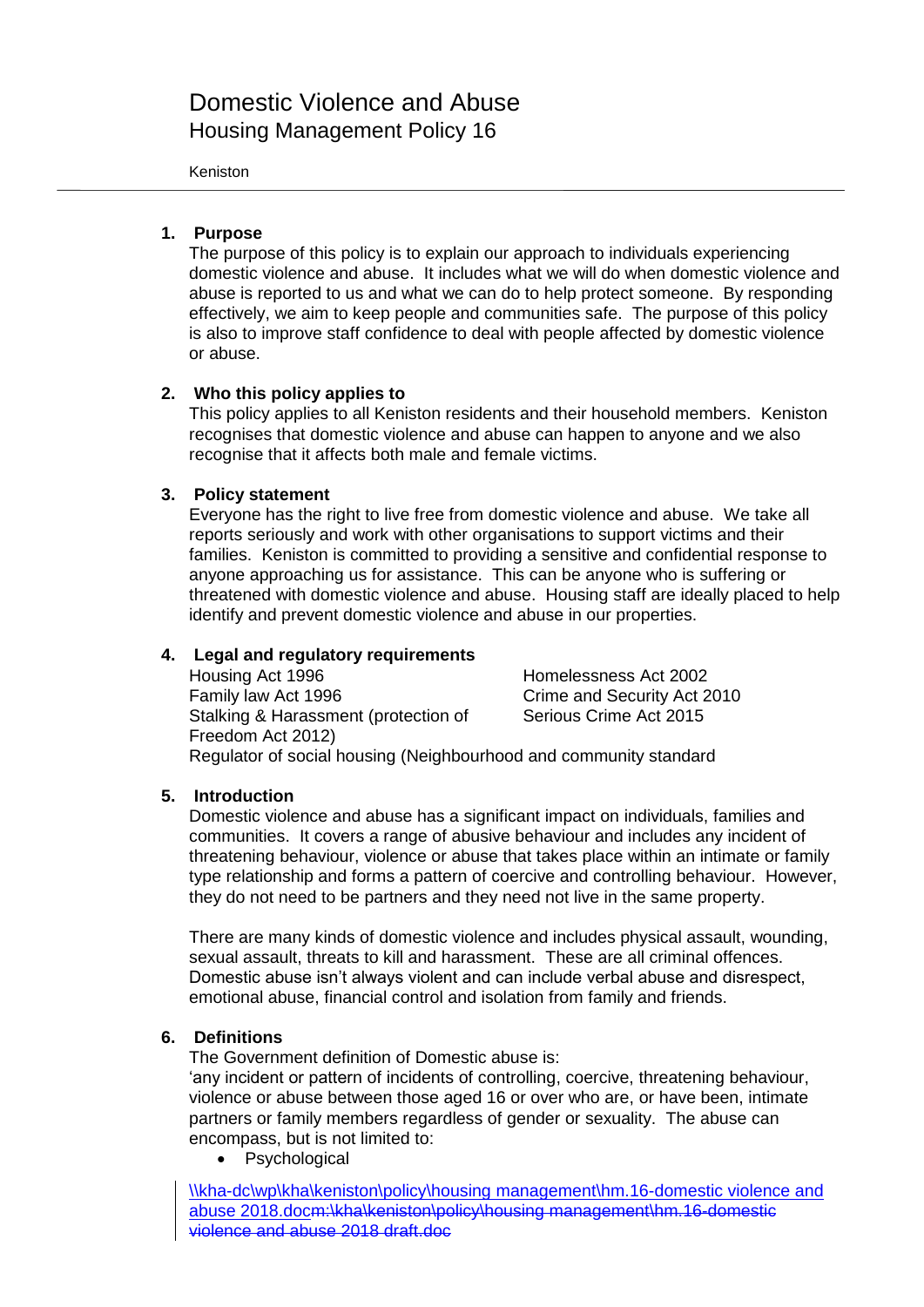- Physical
- Sexual
- Financial
- Emotional

Controlling behaviour is a range of acts designed to make a person subordinate and/or dependent by isolating them from sources of support, exploiting their resources and capacities for personal gain, depriving them of the means needed for independence, resistance and escape and regulating their everyday behaviour.

Coercive behaviour is an act or a pattern of acts of assault, threats, humiliation and intimidation or other abuse that is used to harm, punish, or frighten their victim. Coercive behaviour is where someone is *repeatedly* or *continuously* engaged in behaviour towards another person that has serious effects.

Serious effects are where the abuser must have known that their behaviour would have a serious effect on the victim or the behaviour must have been such that he or she 'ought to have known' it would have that effect.

## **7. How we will deal with reports of domestic violence and abuse**

- We will assess risk simply by considering High Risk (unsafe or unable to go home) or Medium Risk (safe or wanting to go home). However, professional judgement can override this as a victim will often minimise the risk.
- We will give immediate practical advice on the options available, first considering whether the person needs immediate protection for themselves, children or their property.
- We will not encourage the person to leave home, as this increases their risk and is a difficult decision to make. Our role is to provide the person with the necessary support and information and not to make decisions for them.
- We will reassure the person of our policy on confidentiality, and that we will handle it sensitively and in a non-judgemental way.
- We will always put the safety of the person and any children first when giving advice.
- We will ask if the person has left home, even if temporarily and whether they intend to return. We will try to ensure that they have somewhere safe to stay that night.
- We will confirm with the person how they want to be contacted.
- We will encourage the person to report any incidents to the police if they haven't done so already. We will if asked to, and with their permission, report it for them. We will accept reports of domestic violence and abuse by any method such as by phone, letter, email, office visit or a home visit if requested or at any other safe venue.
- We will always put the feelings of the person first and we'll be guided by them, as to when and how to make contact.
- We will help protect the person by making the home more safe and secure, helping them to access refuge accommodation if they want to or help with a transfer to another Keniston property in another area. Tenants experiencing domestic violence and abuse will be given high priority.
- We will signpost to legal services that can help with injunctions such as a nonmolestation order or an occupation order.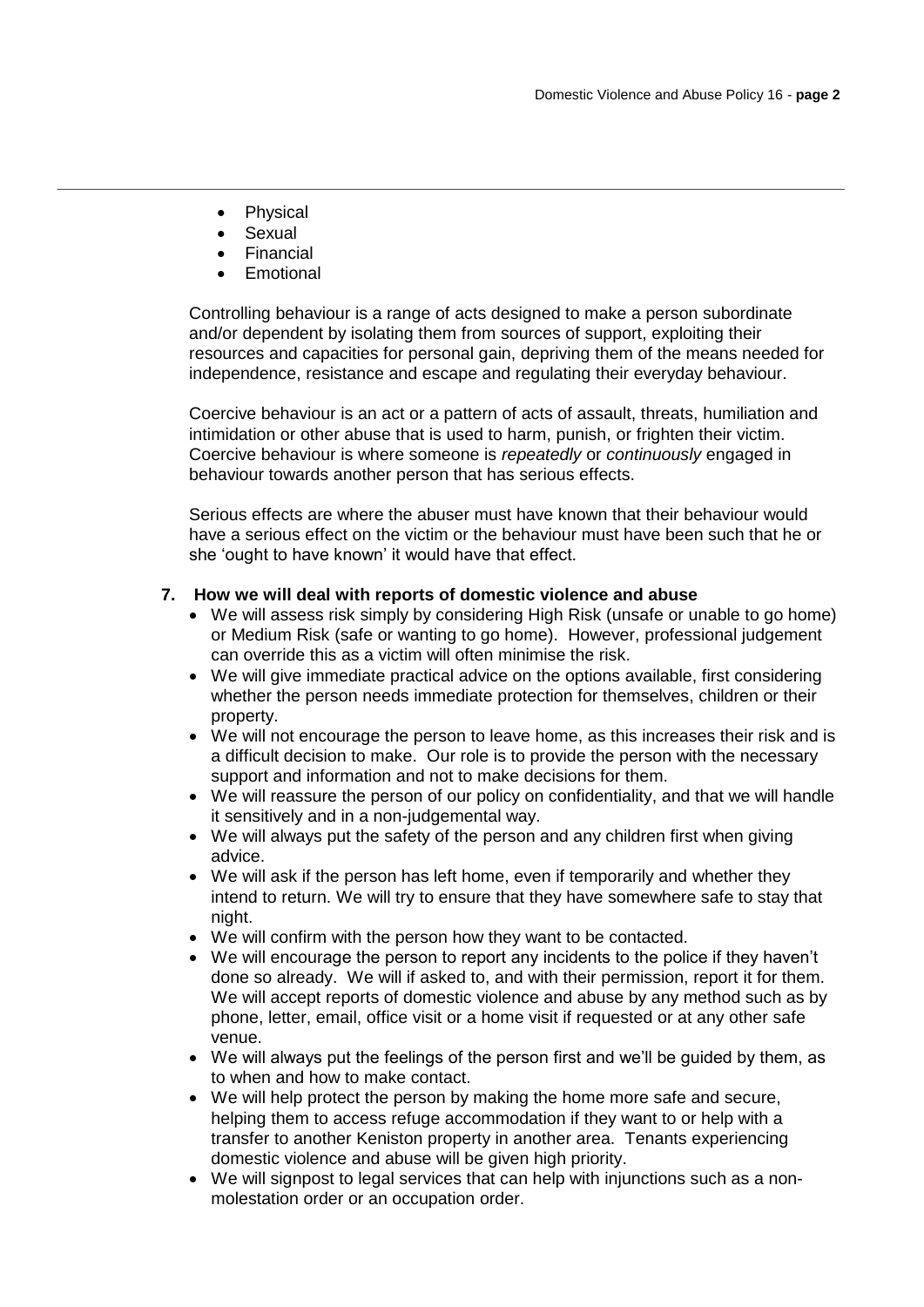- We may not charge the person to repair damage to their home, if it has been caused by a domestic incident.
- If the person choses to stay in their home we'll provide added security by working with Local authority Sanctuary schemes. We may install security lights, additional locks and chains and fire proofed letter boxes.
- If it is safer to leave the home and go to a refuge, we will offer to contact Women**'**s Aid to find available refuge space.
- If the person has to end a joint tenancy then we will not grant another tenancy to the perpetrator.
- We will refer the person to an agency who will carry out a Safe Lives DASH risk assessment to identify whether the person meets the threshold for a referral to the Multi Agency Risk Assessment Conference (MARAC) which is a panel consisting of relevant partners including housing who share information.
- We will work with our partner agencies to prioritise the person and their children's safety.
- We will encourage the person to take part in support programmes to encourage self-empowerment and prevent repeat victimisation.
- We will refer to the Rent Income Officer for welfare benefit advice and support around financial issues.

## **8. Other agencies**

We will work with other agencies as appropriate.

These include:

- Adult Early Intervention Team
- Multi Agency Safeguarding Hubs
- Local Authority children's service
- Women's Aid
- National DV Centre
- Domestic Abuse one stop shop
- Victim support

## **9. Prevention and Awareness**

We will promote the policy to raise awareness that Keniston will deal with reports of domestic violence and abuse. We will promote the policy through our website, local information leaflets, notice boards, tenants meetings and social media campaigns. We will also publicise the policy and its accompanying procedure to all staff. We will record and monitor all incidents reported to us.

## **10. Training**

Staff will be kept up to date on best practice for dealing with domestic violence and abuse. The Housing Services Director will be the lead officer responsible for giving advice and support to Housing Management staff.

#### **11. Consultation**

The relevant staff have been consulted on this policy. The draft was also publicised on our website and social media.

#### **12. Equality and Diversity**

This policy applies to all our tenants. It is acknowledged that certain groups may have difficulty accessing information and support. We will aim to identify them and ensure they are addressed. It is generally acknowledged that the majority of people